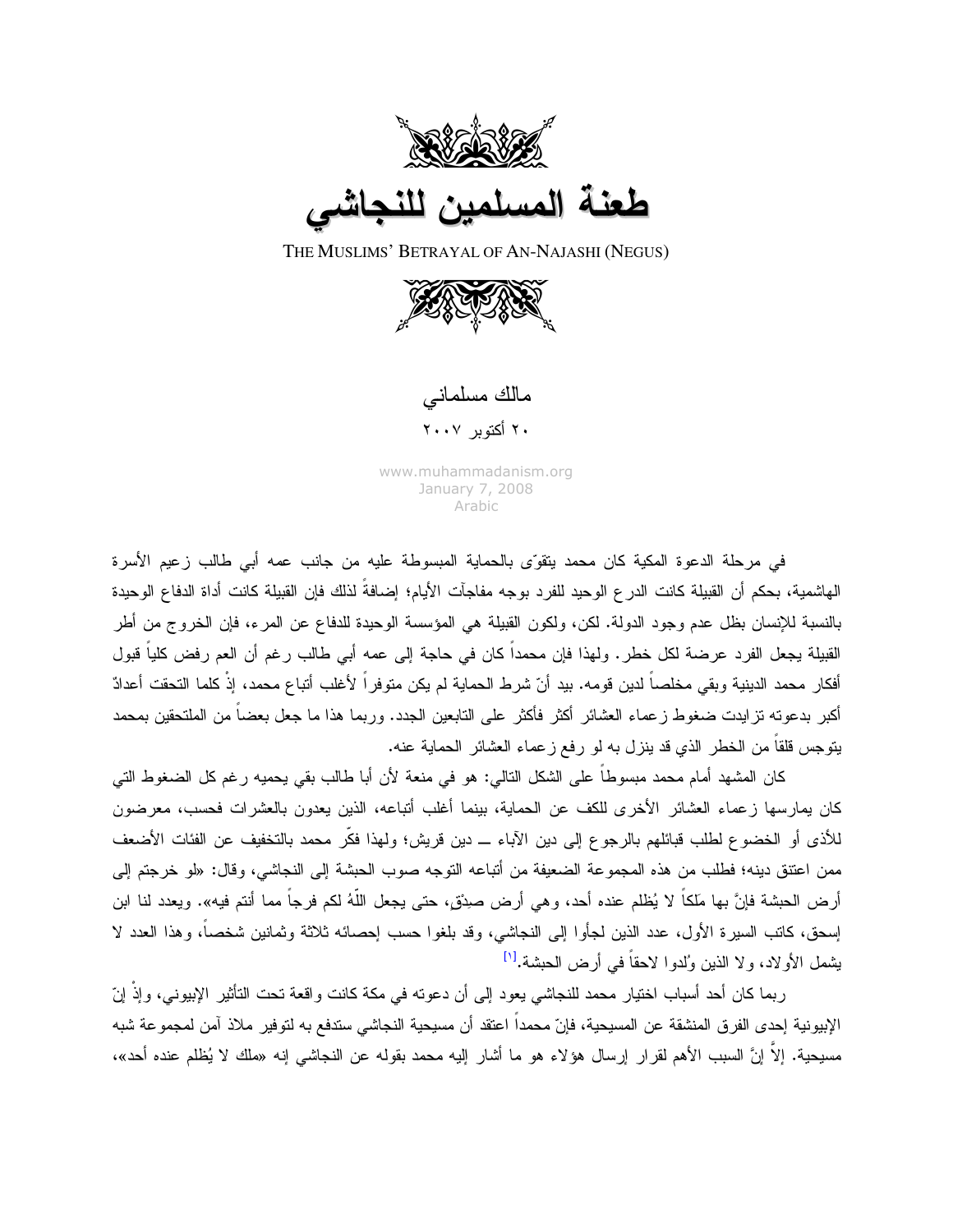وأن الحبشة «أرض صدِق». ونتحدث المصادر الأولى عن عدل النجاشي، الذي يأتي خبره في «**سيرة ابن هشام**» بعنوان: «قصة تملك النجاشي على الحبشة».

بيَّنَ محمد في قوله إلى أن ما دفع به لاختيار الحبشة مهجراً لأتباعه المعرضين للخطر هو مناقبية النجاشي وكونه حاكماً عادلاً. ولا نذكر المصـادر أن محمداً أرسل مَنْ يستطلع له موقف النجاشـي من مسألة اللـجوء، بل نزوي أن محمداً أرسل فوراً هذه المجموعة. وفعلاً نصرف النجاشي وفق ما كان متوقعاً منه، إذْ وفر ملاذاً آمناً للاجئين إليه. علاوة على ذلك، جدَّد النجاشي إعلان الضيافة حينما أرسلت قريش وفداً إليه للمطالبة بطر د هذه المجمو عة من ديار ه، فر فض طلب وفد قريش على الرغم من أن رفضه قد يؤثِّر على الحبشة تجارياً بحكم وقوع مكة على طريق استراتيجي للقوافل. وهنا برهن النجاشي على رفعة أخلاق جعلته يؤثر الفعل الإنساني على الاعتبار التجاري والسياسي. ولا شك إنَّ النجاشي كان مدفوعاً بإيمانه المسيحي المحض.

وتخبرنا المصادر التاريخية أن مسلمين بقوا في الحبشة حتى بعد أن وجد محمّد وصحبه قاعدة لهم في يثرب، ونقول إنهم رجعوا حوالى السنة السادسة للهجرة، حينما بعث محمد رسولاً (عمرَو بن أُميَّة الضَّمْرِيّ) إلى النجاشي ليطلب منهم الرجوع. ومع أن محمداً كان قد حاز على غنائم كبيرة وكان في مقدوره أن يوفر لمهم نكاليف السفر ، إلاّ أن النجاشي الذي استضافهم لأكثر من ثماني سنوات، أرسلهم بسَفينتيْن.<sup>[٢]</sup> وكان ابن عم محمدٍ ـــ جعفر بن أبي طالب ـــ من جملة هؤ لاء.

## كيف رد المسلمون جميل النجاشي؟

هذا ما صنع النجاشي للمسلمين، والذي تذكر المصـادر الإسلامية أن اسمه كان (أَصـْحَمَة)، وتقول إنه يعني بالعربية (عِطية). وبدون أدنى ريب، كان لا بدّ لمحمد وللمسلمين أن يحملوا تقديراً لرجل وفر ملاذاً لأكثر من ثمانين شخصاً منهم بدون أي دافع غير نبالة الأخلاق. وإذْ كان النجاشي أكبر من المال كما دلل رفضه لطلب قريش بشأن طلبهم إعادة المهاجرين، فإن الفرصة الوحيدة التي أتيحت لمحمد للتعبير عن امتنانه، كانت عندما وصله نبأ موت النَّجاشِيِّ، فأمر أصحابه أن يصلُّوا عليه، وقد قال لهم: «اخرجوا فصلوا على أخ لكم مات بغيْرٍ أرضكم»، ثم خرج إلى البقيع ونظر إلى أرض الحبشة وصلَّى عليه واستغفر له. وتقول الرواية أنَّ محمداً لما نظر إلى أرض الحبشة «أبصر سرير النجاشي». ومن الواضح أن هذه الإضافة لا تهدف إلى تكريم النجاشي، بل لاختلاق معجزة لمحمد. وأما لماذا أعلن محمد نيته تكريم الرجل، فلا يمكننا تقديم لِجابة قاطعة، فربما كان يشعر بنوع من الامتنان الشخصبي للنجاشي، أو ربما أراد إظهار نفسه نبيلاً أمام المسلمين عبر نكريم النجاشي. ولكن ردة فعل المسلمين على طلب محمد نمّت عن نكران للجميل، وأيْ إنكار! إذْ كان ردهم مليئاً بعنصرية مزدوجة:

## عرقية اللون:

جاء رفض المسلمين للصلاة على النجاشي باعتبار أنه أسود اللون، حبشى الجنس. فقد قالوا لمحمد: «يا رسولَ اللَّهِ، نصلِّي على عَبدِ حبشيّ!».<sup>[٣]</sup> ونقول مصـادر النفسير إن محمداً قال لمهم إن وحياً جاء يقول: ﴿وَإِنَّ مِنْ أهْلِ الْكِتَابِ لَمَن بُوْمِنُ بِاللَّهِ، وَمَا أُنزِلَ إِلَيْكُمْ، وَمَا أُنزِلَ إِلَيْهِمْ، خَاشِعِينَ لِلّهِ. لاَ يَشْتَرُونَ بِآيَاتِ اللّهِ ثَمَناً قَلِيلاً. أُوْلَئِكَ لَهُمْ أَجْرُهُمْ عِندَ رَبِّهِمْ، إِنَّ اللَّهَ سَرِيعُ الْحِسَابِ﴾.<sup>[٤]</sup> ويبدو أن الوحي جاءَ كي لا يضطر محمد للتراجع، و هذا ما قد يقوّض من سلطته.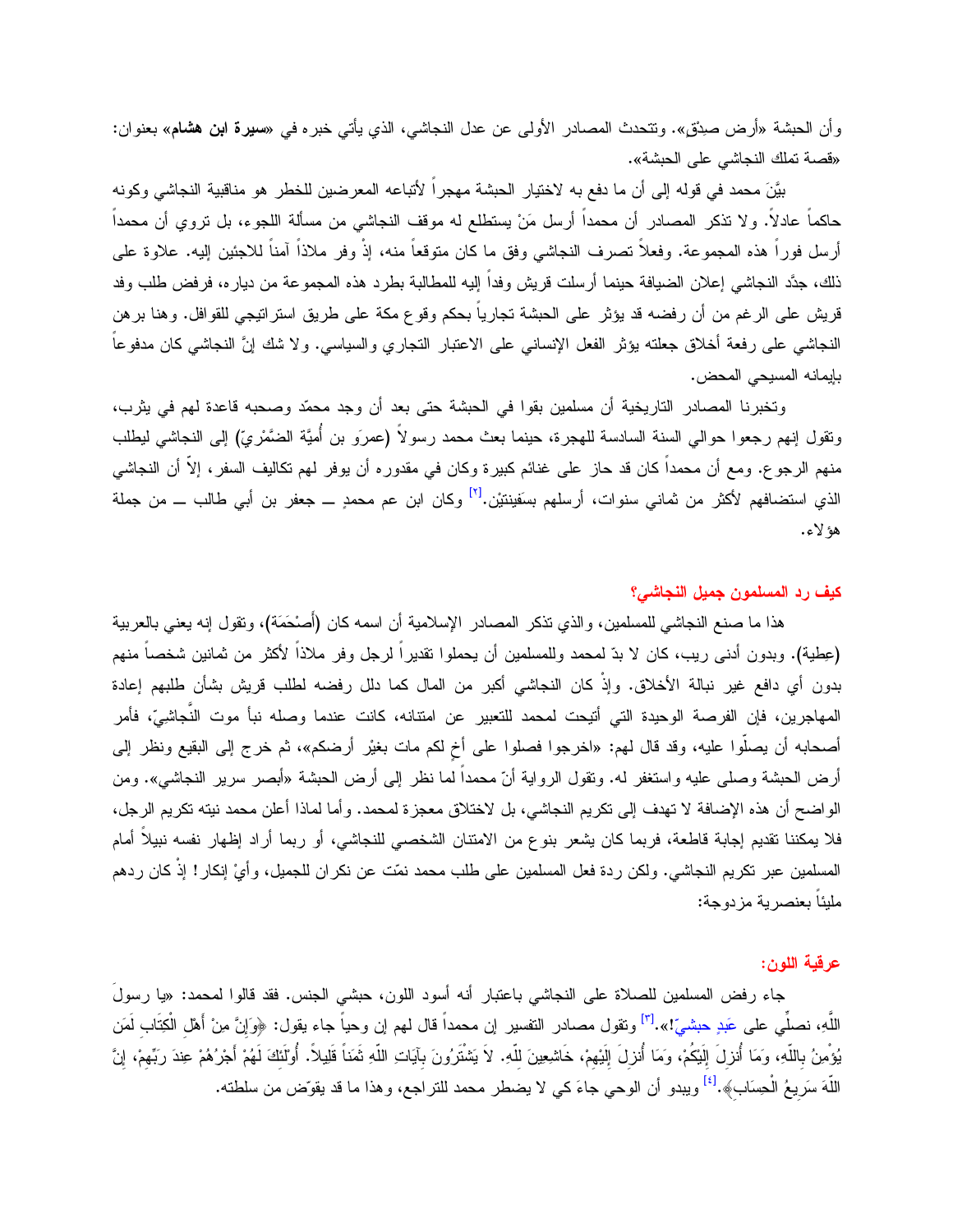ويقول القرطبي في نفسيره إن الآية أعلاه نتصل بموت النجاشي، إذْ بعد أن مات ونعاه جبريل لمحمد، قام محمد وطلب من المسلمين الصلاة عليه، «فقال بعضهم لبعض: يأمرنا أنْ نُصلِّيَ على عِلْج من عُلُوج الحبشَة!».<sup>[ه</sup>َا في حين أن مصدراً آخر يروي أن المسلمين ردّوا على طلب محمد الاستغفار للنجاشي: «يا رسولَ اللّهِ! أنستغفرُ لذلك العِلْجُ؟!».<sup>[٦]</sup> والعلجْ نعني بالعربية: «الحمار مطلقاً. ويُقال: هو حمار الوحش السَّمين القوي».<sup>[٧]</sup> وعلى نوصيف المسلمين للنجاشي بالعلج يعلق خليل عبد الكريم<sup>[٨]</sup>:

«أن أولئك العُربان وصفوا (النجاشي) وهو ملك وقدّم جميلاً لعدد وفير من سابقيهم المستضعفين ولقائدهم (سيد الكونين) ووصفوه بالعبد مما يقطع بمدى ما بتسمون به من كبرياء وخُنزوانة. وفي رواية أخرى وصفوه بالعِلْج وهو وصف زراية وتحقير بطلقه أولئك العَرَبَة على غيرهم من الشعوب كما درج الرومان على تسمية خلافهم بالبرابرة، بيد أن هؤلاء يُلتمس لهم شطر من العذر لأنهم أصحاب حضارة وعلم وثقافة ومدنية أما هؤلاء الأعاريب فَهم مليطون من جماعه فَعلام هذه العَنْجهيْة».<sup>[٩]</sup>

التعصب الديني:

النعبير الآخر عن هذه العنجهية جاء على لسان مسلمين أخرين برروا استنكارهم لفكرة الصلاة على النجاشي، بأنه ليس مسلماً. ويبدو أن هذه الشريحة من المسلمين فضلت أن نبرقع عنصريتها بالدين، أو أنها كانت عنصرية على أساس دينها، فقالت مستنكرةً دعوة محمد: «يصلَّى على رجل ليس بمسلم!». ولكن محمداً رأى في موقف هذه المجموعة نيلاً من سلطته أيضاً، فتلا عليهم آية عمران (٢/ ١٩٩). عندها قال الرافضون للصلاةَ تعقيباً على هذا الوحي القرآني: «فإنه كان لا يصلى إلى القبلة!». وعلى هذا الرفض تقول مصادر التفسير أن الرد جاء بالآية ﴿وَللَّهِ الْمَشْرِقُ وَالْمَغْربُ، فَأَيْنَمَا تُوَلُّواْ فَثَمَّ وَجْهُ اللَّهِ. إِنَّ اللَّهَ وَاسِعٌ عَلِيمٌ "اَ﴾.[11]

بعض المصادر حاولت أن نرفع المسئولية عن المسلمين وتلقيها على من نسميهم بالمنافقين، الذين نسبت إليهم القول: «انظروا إلى هذا! يصلي على عِلْج نصرَاني لم يره قط، وليس على دينه؟!».<sup>[١٢]</sup> وهذه الرواية نرد في المصادر الإسلامية إلى جنب الروايات التي نؤكد أن المسلمين الخلص أنفسهم هم من رفضوا الصلاة لدواع عرقية ودينية.

كان رفض المسلمين للصلاة على النجاشي مدفوعاً بالعامل العرقي والديني: قالوا إنه «أسود»، ثم أضافوا لهذه العرفية صفة «العلُّج» وهو وصف تحقيري. في حين أن آخرين أردوا الالتفاف على ذلك باعتبار أن النجاشي ليس مسلماً. ولما أصرٌ محمد على موقفه بالآية (١٩٩) من سورة آل عمران تثبيتاً لمهيبته النبوية فإنهم رفضوا أمر السماء، مما أجبر محمد على اللجوء مجدداً إلى السماء فاستصدر نصـاً قرآنياً آخر **(البقرة:** ٢/ ١١٥). وحتى لو قبلنا الرواية التي تلصق الأمر بـ«المنافقين»، التي نزعم أنهم مَنْ نقدوا دعوة محمد للصلاة على النجاشي، فماذا كان ردة فعل محمد على هذه العنصر بة؟

لم يخطب بهم مذكراً بالجميل الذي قدمه النجاشي للمسلمين. كما لم يأتِ لهم بوحي إلهي يلقنهم نزك الفكرة البدوية عن علوجية غير الأعراب؛ وبالتالي نكرست العنصرية اللونية في صلب الإسلام، وهذا ما جعل مصطلح العلوج يدخل في الأدبيات الإسلامية المبكرة؛ وانتشر هذا المصطلح التحقيري بين المسلمين في كافة العصور حيث صاروا يطلقونه على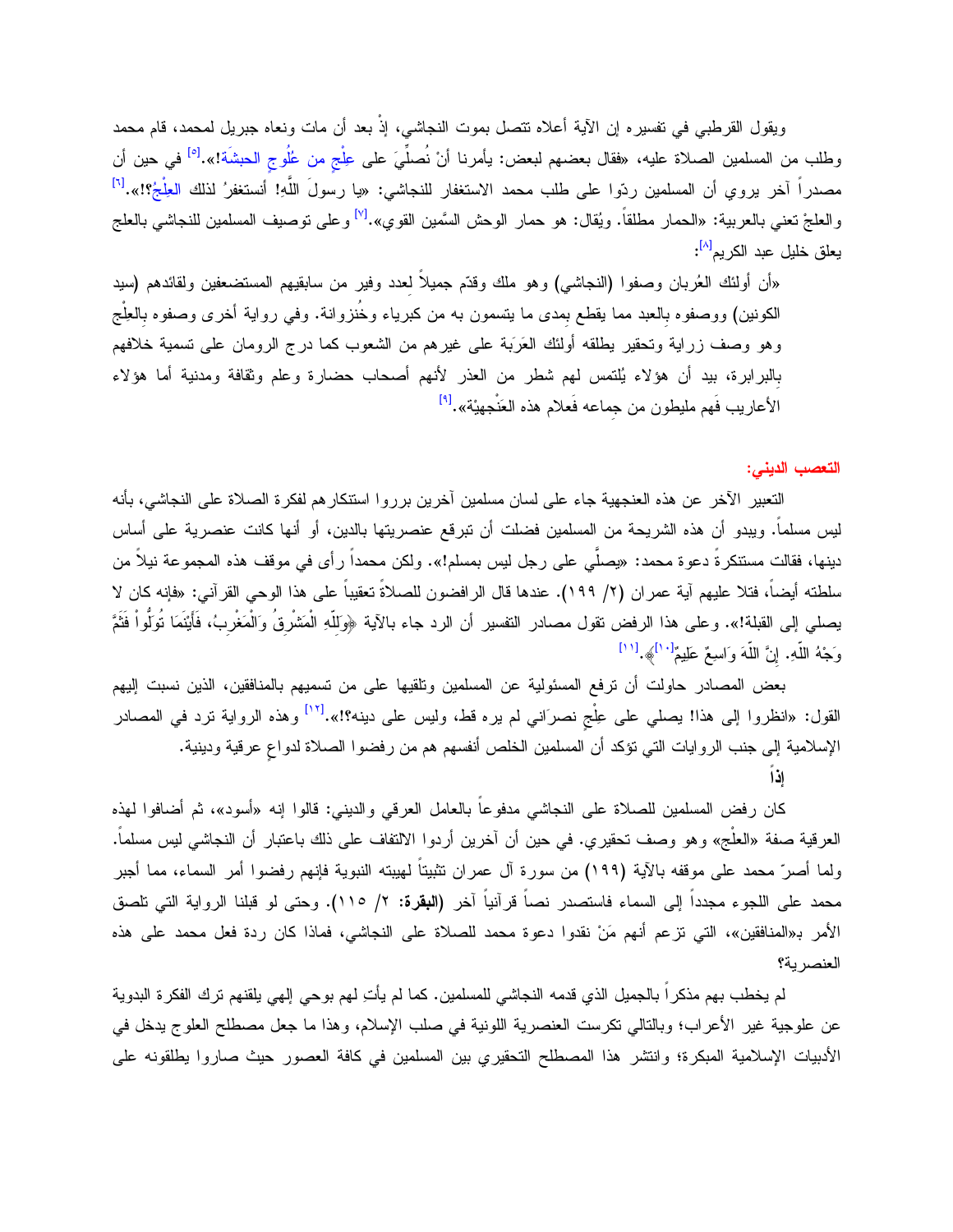«الرَّجلُ من كُفَّار العَجَم» كما يقول لنا «**لسان العرب**». كما استمر المصطلح حياً إلى اليوم لنجده في الخطاب السياسي الرسمي والديني.

و السؤ ال:

أين نجد جذر عنصرية المسلمين تجاه النجاشي؟

نجدها في تعاليم محمد الموجودة في النص القرآني أو لاً وفي مدونة الحديث ثانياً:

كل من ليس مسلماً هو نجس. في ذلك نقول الآية: ﴿يَا أَيُّهَا الَّذِينَ آمَنُواْ! إِ**نَّمَا الْمُشْرِكُونَ نَجَسٌ<sup>[١٣]</sup>﴾،** والتي أولها المفسرون بأن النجاسة لا تعني أنهم لا يتبعون طقوس التطهر الإسلامية بل نجاسة الروح من جهة، ونجاسة البنية البيولوجية من جهة ثانية، وثمة قول لابن عباس، ينص: «ما المشركون إلاّ رجْسُ خنزير أو كلب».<sup>[1</sup>'<sup>]</sup> إضافة إلى ذلك اعتبر محمد أن الإسلام هو الدين الإلهي الوحيد، ﴿إِنَّ الدِّينَ عِندَ اللَّهِ الإِسْلاَمُ﴾.<sup>[10]</sup> ولم تقتصر تعاليمه على زرع الفوقية الدينية، بل طالب أتباعه بالحرب في سبيل هيمنة الإسلام على كل الأديان.<sup>[17]</sup>

إلى جانب هذه التعاليم التي ترسخ في عقول المسلمين العنصرية الدينية، فإن الخطاب المحمدي قام بزرع فكرة خطيرة في عقل المسلمين، إذْ قال لمهم إن المسيحيين واليهود سيكونون أكباش فداء عن خطايا المسلمين يوم القيامة، فجاء في النص :

«يَجِيءُ يَوْمَ الْقِيَامَةِ نَاسٌ من الْمُسلمينَ بذنوب أَمْثال الْجبَال فَيَغْفِرُها اللَّهُ لَهُم وَيَضْعُهَا عَلَى الْبَهُودِ والنَّصارَى».<sup>[١٧]</sup> ومعنى مماثل ورد في حديث آخر: «لاَ يَمُوتُ رَجُلٌ مُسْلِمٌ إلاَّ أَدْخَلَ اللَّهُ مَكَانَهُ النَّارُ يَهْودِيَّا أَوْ نَصْرِانِيَّا».<sup>[۱۸</sup>]

يعلَّم هذا الخطاب إن المسيحيين واليهود قرابين فداء للمسلم حتى لو كان هذا المسلم قاتلاً متسلسلاً، فنقرأ الحديث المحمدي الذي يرد في صحيح مسلم في باب: «فبول نوبة القاتل وإنْ كثر قتله»:

«إذَا كَان يَوْمَ الْقِيَامَة دَفعَ اللَّه تَعَالىَ إِلَى كُلِّ مُسْلَم يَهْوديًّا أَوْ نَصرْ انِيًّا فَيَقُول هَذَا فَكَاككُ مِنْ النَّارِ ».<sup>[14]</sup>

المسلم القاتل، و إنْ كثر فقله، سبتسلم بَوْمَ الْقِبَامَة بَهْوديًّا أَوْ نَصِرْ ابْيًّا بِدلاً عنه!

ويعلق **شارح صحيح مسلم** على الحديث مذكراً إيانا بالأحاديث المحمدية التي تتحدث عن دفع اليهود والمسيحيين للنار فداءً للمسلمين. ثم يقول:

«الْفكَاك وهو الْخَلاَص وَالْفِدَاء. ومَعَنى هَذا الْحَدِيث مَا جَاءَ في حَدِيث أَبي هُرَيْرَة لكُلِّ أَحَدٍ مَنزل فِي الْجَنَّة وَمَنْزل في النَّارِ . فَالْمؤمِنْ إِذَا دَخلَ الْجَنَّة خَلَفَه الْكَافِرِ فِي النَّارِ لِاسْتِحْقَاقِهِ ذَلك بكُفْرِه. مَعنْى (فَكَاككُ مِنْ النَّارِ) أنَّك كُنتْ مُعَرَّضنًا لدخُول النَّارِ، وَهَذاً فَكَاكَك؛ لأَنَّ اللّه تَعَالَى قَدَّرَ لَهَا عَدداً يَمْلَؤُهَا، فَإِذا دَخَلَهَا الْكُفَّار بكُفرهِمْ وَذُنُوبهمْ صَارُوا فِي مَعْنَى الْفَكَاكَ ڵڵ<sup>ؙ</sup>ڡؙٮڷڵؚڡؚؾڹؘ».

والخلاصة، أوصلت هذه التعاليم المسلمين إلى مرحلة رفض دعوة محمد للصلاة على النجاشي استجابةً لتعاليمه هو، بعد أن تعلموا أن دينهم كان الدين الوحيد الصائب أولاً، وكان ملقى عليهم واجب الغزو من أجل السيطرة على العالم ثانياً. علاوة على ذلك كيف يمكن لهم أن يصلوا على شخص سيكون كبش فداء لهم يوم الحساب؟

ولما تكشفت هذه المعضلة لمحمد، فإنه أصلح الأمر ، فلم يقلْ للمسلمين بأن إيمان النجاشي بالمسيحية كافٍ، بل قال في النص: ﴿وَمَا أُنزِلَ الِلَيْكُمْ﴾: قاصداً به القرآن، ﴿وَمَا أُنزِلَ اللَّيهمْ﴾: مشيراً به إلى لتوراة والإنجيل؛ وهنا كرر وجوب الإيمان بقرآنه أولاً. ولهذا فإن مصادر تفسيرية مختلفة تقول بأن المقصود في آية (آل عمران ١٩٩) النجاشي، ولكنها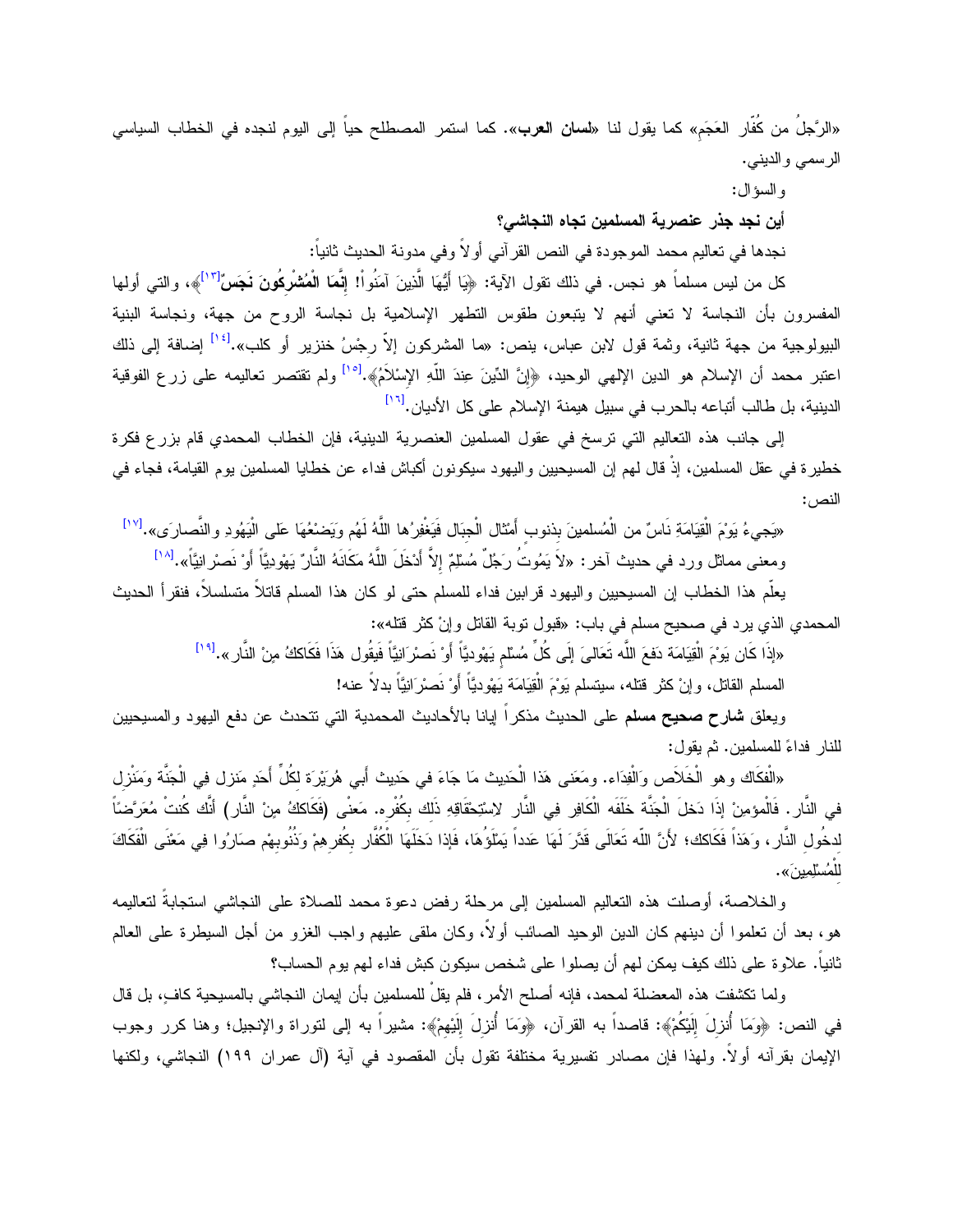تضيف بأن الآية تعني آخرين اعتنقوا الإسلام بعد أن كانوا مسيحيين.<sup>[٢٠]</sup> والاشتراط في هذه الآية على الإقرار بمحمد نبياً وبالقرآن نصباً سماوياً بوضحه الرازي بجلاء بقوله تفسير اً للآية:

«واعلم [إن القرآن] وصفهم بصفات: أولها :الإيمان باللَّهِ، وثانيها: الإيمان بما أنزل اللَّهُ على محمد... وثالثها الإيمان بما أنزل على الأنبياء الذين كانوا قبل محمد… وخامسها: أنهم لا يشترون بآيات اللَّهِ ثمناً قليلاً كما يفعله أهل الكتاب ممن كان يكتم أمر الرسول وصحة نبوته».<sup>[۲۱]</sup>

هكذا كان ردِّ المسلمين أنذاك على جميل النجاشي، وعلى نجاشيبي الغرب أنْ لا يتوقعوا من مسلمي اليوم رداً مختلفاً. فالإسلام قد زرع فيهم بذور العنصرية بإيهامهم أنهم خير أمة أخرجت للناس وأنّ غيرهم من الأمم ليسوا إلاّ كفاراً لا عقولَ لمهم لا بل أن منهم مَن مسخهم اللَّه قردة وخنازير ، وأنهم إنْ لم يؤمنوا بالإسلام ورسوله طوعاً فإنَّ قتالهم واجبّ على كل مسلم حتى يعلنوا الإسلام أو يدفعوا الجزية وهم صاغرون (أذلاَّء).

روابط ذات صلة

عنصرية الإسلام ـــ عندما يصبح غير المسلم نجسا الإسلام والتسامح الديني

[۱] ال**سيرة النّبوية**، ابن هشام: ۱/ ۳۲۱ ـــ ۳۳۲، ۳۳۰، تحقيق : مصطفى السقا، إبراهيم الأبياري، عبد الحفيظ شلبي، دار ابن كثير، د. ت.، دمشق \_ بیر و ت

[۲] ابن هشام: ۲/ ۳۰۹.

[٣] ا**لدر المنثور في التفسير بالمأثور،** جلال الدين السيوطي، تحقيق د. عبد اللّهِ بن عبد المحسن التركي، مركز هجر للبحوث والدراسات العربية والإسلامية، القاهرة ١٤٢٤ هـ/ ٢٠٠٣، م٤/ ص ١٩٢.

[٤] سورة آل عمران: ٣/ ١٩٩.

[٥] ا**لجامع لأحكام القر**آن، أبي عبيدة محمد بن أحمد بن أبي بكر القرطبي، تحقيق د. عبد الله بن عبد المحسن التركي، مؤسسة الرسالة، بيروت، ١٤٢٧ ه/٢٠٠٦ م.، م٥/ ص ٤٨٤.

[٦] الدر المنثور: ٤/ ١٩٣.

[٧] ناج العروس، مادة: علج.

[٨] **خليل عبد الكريم (١٩٣٠ \_ ٢٠٠٣):** أز هري سابق، ومحامي من حيث المهنة. قادته در استه المعمقة للتاريخ الإسلام إلى تصنيف مؤلفات ناقدة للإسلام، من أهمها: النص المؤسِّس ومجتمعه؛ شدو الربابة بأحوال مجتمع الصحابة؛ فترة النكوين في حياة الصادق الأمين. وغيرها. [۹] النص المؤسِّس ومجتمعه (١/ ٢١٨)، خليل عبد الكريم، دار مصر المحروسة، الطبعة الثانية: ٢٠٠٢.

[١٠] سورة البقرة: ٢/ ١١٥.

[۱۱] **جامع البيان عن تأويل آي القرآن (**تفسير الطبري)، لأبي جعفر محمد بن جرير الطبري، تحقيق: محمود محمد شاكر، مكتبة ابن نيمية، القاهرة، م٧/ ٤٩٧. نرد القصة لدى السيوطي منسوبة للمنافقين **(الدر المنثور:** ٤/ ١٩٤). لعل القارئ لاحظ أن رد القرآن على رفض المسلمين للآية (١٩٩) من **سورة آل عمران** جاء بالآية (١١٥) من **سورة البقرة**. وعلى الرغم من أنَّ الآيتين تتصلان ببعضهما إلاّ أنهما مدونتان في سورتين منفصلتين. وبعد ذلك يحجج من يحاجج من دعاة الإسلام عن أن التدوين تم بإلهام رباني!

[١٢] **تفسير الكشاف،** جار اللّه أبي القاسم محمود بن عمر الزمخشري، مكتبة العبيكان، الرياض، ١٤١٨هـ/ ١٩٩٨م. م١/ ص ١٨٢؛ الطبري: ٧/ ٤٩٧، ٤٩٨؛ الدر المنثور: ٤/ ١٩٢، ١٩٣.

[١٣] سورة التوبة: ٢٨/٩.

[١٤] تفسير الطبرى.